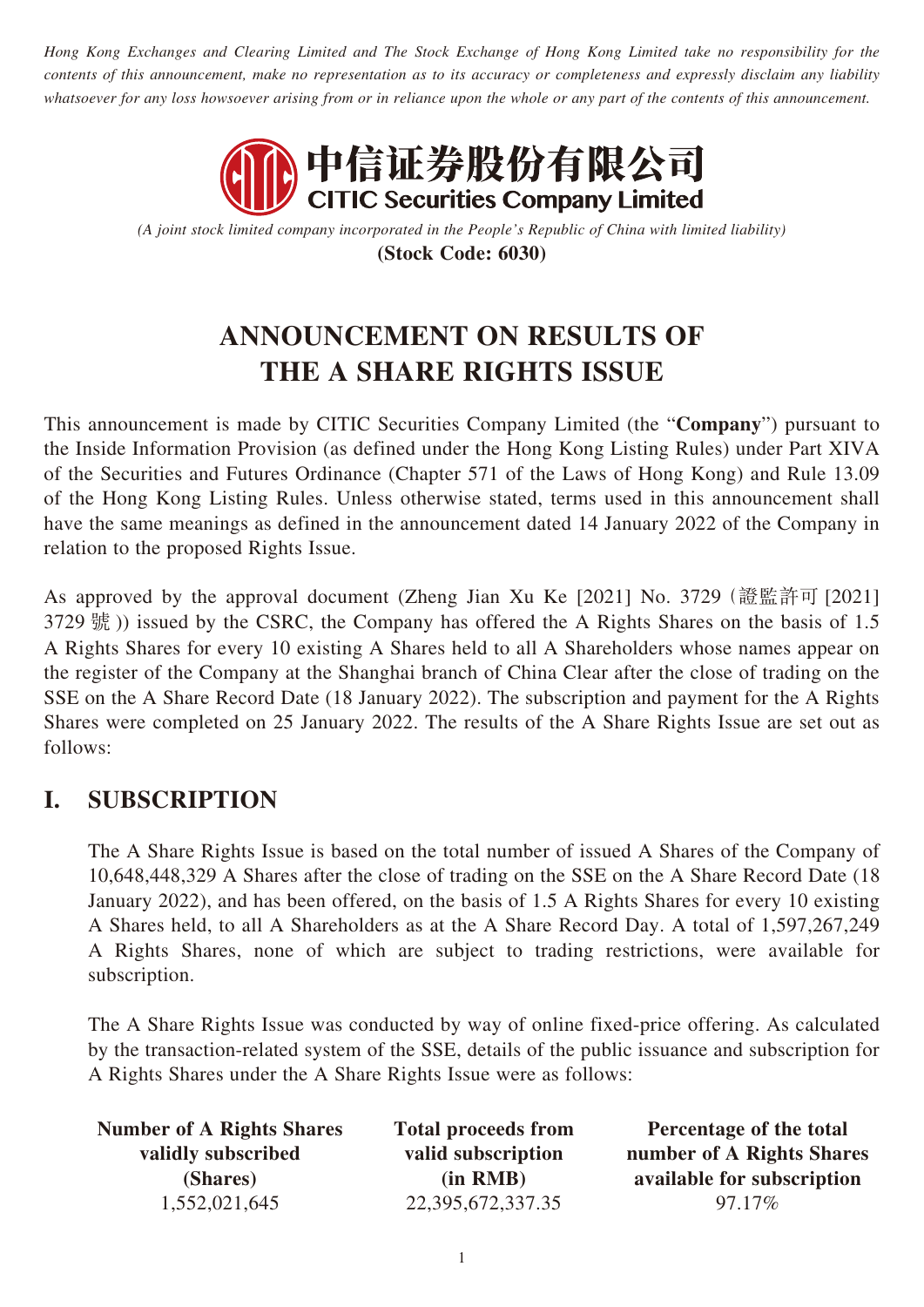### **II. RESULTS OF THE A SHARE RIGHTS ISSUE**

According to the announcement of the Company on the A Share Rights Issue published on the website of the SSE on 14 January 2022, A Shareholders may subscribe for the A Rights Shares at the subscription price of RMB14.43 per A Rights Share and on the basis of 1.5 A Rights Shares for every 10 existing A Shares held. A total of 1,597,267,249 A Rights Shares, none of which are subject to trading restrictions, were available for subscription under the A Share Rights Issue. The A Share Rights Issue was conducted by way of online fix-price offering via the trading system of the SSE.

The final results of the A Share Rights Issue are as follows:

### **(i) Results of the A Share Rights Issue Offered to A Shareholders**

As of the close of trading on the A Share Record Date (18 January 2022), a total of 10,648,448,329 A Shares were held by A Shareholders. As of the last day for subscription and payment under the A Share Rights Issue (25 January 2022), a total of 1,552,021,645 A Rights Shares were validity subscribed for, amounting to RMB22,395,672,337.35.

### **(ii) Undertaking to Subscribe**

As of the last day for subscription and payment under the A Share Rights Issue (25 January 2022), the largest shareholder of the Company, CITIC Corporation Limited, has fulfilled its undertaking to subscribe in full under the A Share Rights Issue and subscribed for all the 299,954,362 A Rights Shares available for subscription by it, representing 18.78% of the total A Rights Shares available for subscription under the A Share Rights Issue, being 1,597,267,249 A Rights Shares.

#### **(iii) Success of the A Share Rights Issue**

As of the last day for subscription and payment under the A Share Rights Issue (25 January 2022), a total of 1,552,021,645 A Rights Shares were validly subscribed for, representing 97.17% of the total A Rights Shares available for subscription under the A Share Rights Issue, being 1,597,267,249 A Rights Shares, which exceeded the lower limit of the subscription level (failing which would result in unsuccessful A Share Rights Issue) as set out in the Administrative Measures for the Issuance of Securities by Listed Companies (《上市公司證券發行管理辨法》) issued by the CSRC, being "less than 70% of the proposed rights shares are subscribed by existing shareholders", and thus, the A Share Rights Issue has been successfully conducted.

#### **(iv) Service of Notice**

The publication of the announcement regarding the results of the A Share Rights Issue on the website of the SSE on 27 January 2022 shall be deemed as the service of a notice of allotment to all A Shareholders with successful subscription for the A Rights Shares.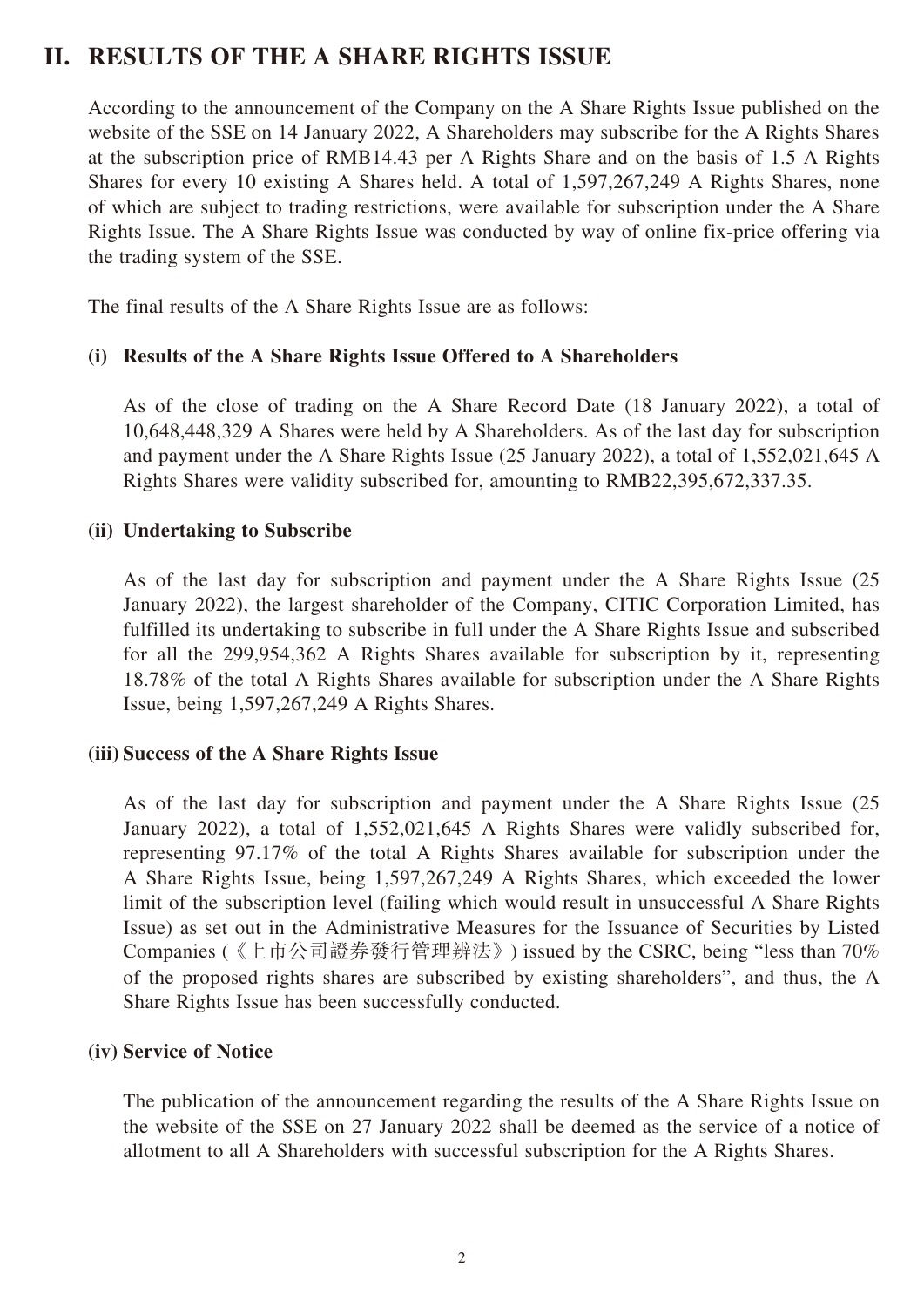### **III. EX-RIGHTS AND LISTING**

27 January 2022 shall be the ex-rights basis date for the completion of the A Share Rights Issue. The ex-right price of the A Shares is determined pursuant to the relevant rules of the SSE. The listing date for the A Rights Shares issued under the A Share Rights Issue will be announced separately.

# **IV. DISCLOSURE OF INFORMATION OF THE A SHARE RIGHTS ISSUE**

For details of the A Share Rights Issue, please refer to the "Summary of the A Share Rights Issue Prospectus of CITIC Securities Company Limited" and the "Announcement on A Share Rights Issue of CITIC Securities Company Limited" published on Shanghai Securities News, China Securities Journal and Securities Times on 14 January 2022. The full text of the "A Share Rights Issue Prospectus of CITIC Securities Company Limited" and the relevant information relating to the A Share Rights Issue are also available on the website of the SSE at http://www.sse.com.cn.

### **V. THE ISSUER AND THE JOINT LEAD UNDERWRITERS OF THE A SHARE RIGHTS ISSUE**

### **1. The Issuer: CITIC Securities Company Limited**

| Legal representative: ZHANG Youjun |                                                  |
|------------------------------------|--------------------------------------------------|
| Office address:                    | CITIC Securities Tower, No. 48 Liangmaqiao Road, |
|                                    | Chaoyang District, Beijing                       |
| Contact person:                    | <b>WANG</b> Junfeng                              |
| Telephone:                         | 010-60837385; 010-60837386                       |

### **2. The Joint Sponsor (Joint Lead Underwriter): Tianfeng Securities Co., Ltd.**

Legal representative: YU Lei Office address: 3/F, No. 678 Dongdaming Road, Hongkou District, Shanghai Contact person: Capital Market Department Telephone: 021-65126130; 021-65025391

### **3. The Joint Sponsor (Joint Lead Underwriter): China Post Securities Co., Ltd.**

| Legal representative: GUO Chenglin |                                                           |
|------------------------------------|-----------------------------------------------------------|
| Office address:                    | No. 17 Zhushikou East Street, Dongcheng District, Beijing |
| Contact person:                    | Capital Market Department                                 |
| Telephone:                         | 010-21758137                                              |